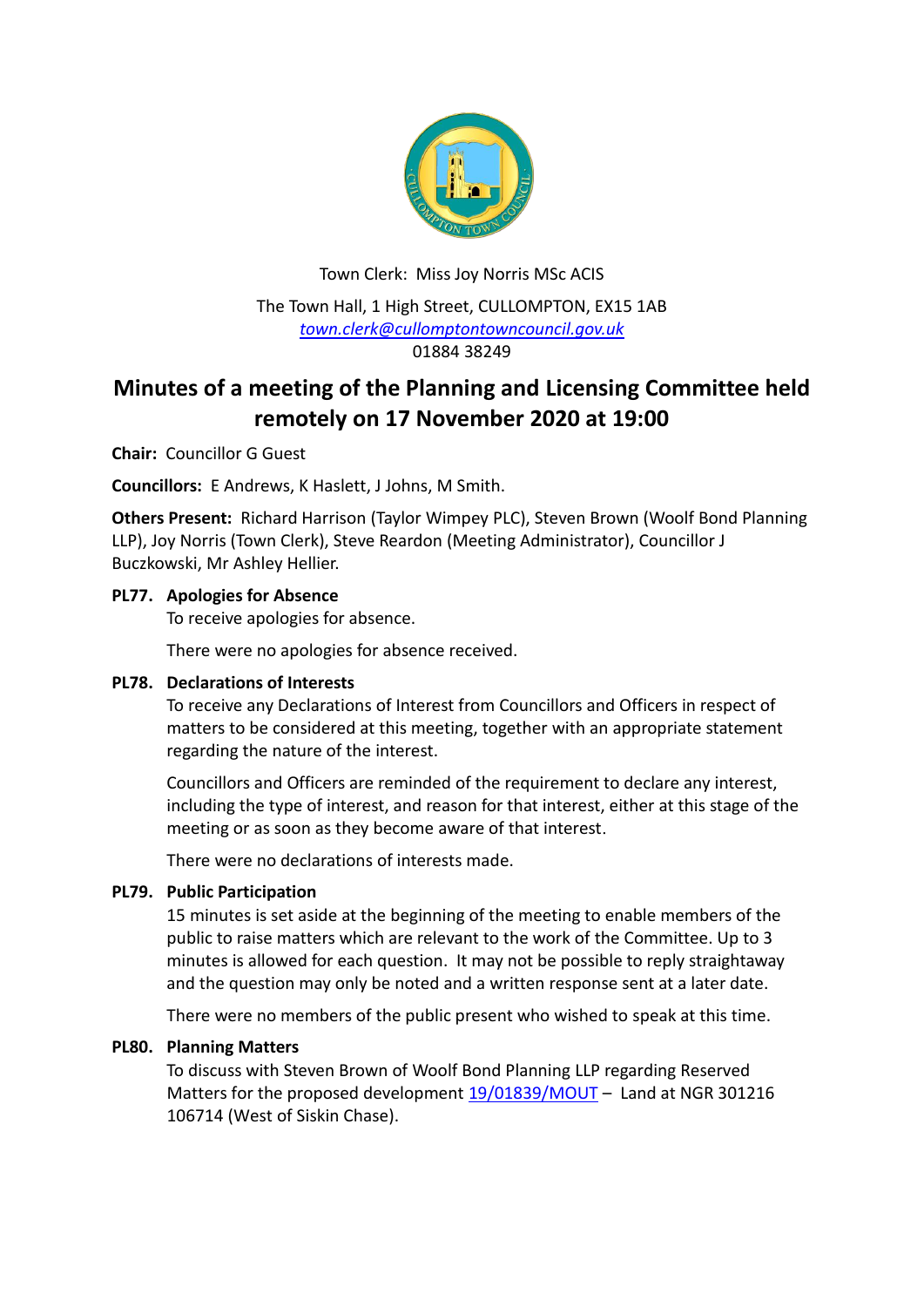There was a short presentation followed by a question and answer session:

- Councillor G Guest gave a brief history of the application at this site to date.
- Richard Harrison of Taylor Wimpey PLC and Steven Brown of Woolf Bond Planning LLP presented as follows:
	- o Taylor Wimpey have been involved with this site for a number of years and hope that the council are informed about the development of the site. Richard Harrison is happy to be a point of contact for the council in future communications with Taylor Wimpey. The site is to the south of Cullompton Rugby Football Club and immediately west of Siskin Chase and extends to c12.1 acres (4.9ha including 2.3ha open space and landscaping) in size.
	- o Outline Permission granted by the Planning Authority after an appeal to the Planning Inspector for up to 105 dwellings with access through Siskin Chase; 28% of these houses will be affordable. There is a need to provide allotments and managed open space with other s106 commitments for education and air quality.
	- o It was reiterated that the scope of the scheme and the access points to the scheme are no longer up for debate as permission has been granted in all these aspects by the Planning Authority following an appeal at which Taylor Wimpey was awarded costs due to the Planning Inspector considering that the scheme should have been granted permission locally.
- With regard to the 30 affordable houses, what mix of sizes will these be and are they going to be in one place?

*Affordable housing will be a mix of building types (1, 2 ,3 and 4 bed) with a mix of tenures (rental and shared ownership) and dispersed across the whole development as informed by the Planning Authority.*

Of the maisonettes, how many are ground floor and accessible?

*There will be 6 ground floor and 6 first floor with all of the ground floor maisonettes being wheelchair adaptable. Building regulations and the recently adopted Local Plan also demand 20% of all dwellings at the development must be wheelchair adaptable.*

 Reserved Matters; there is significant local concern in the community surrounding where contractors are to park during construction.

*The only construction access will be via Colebrooke Lane and the Construction and Management Plan will form part of the Reserved Matters; this will detail the access routes and will include on-site parking and welfare facilities for construction workers. Condition 11 of the Outline Planning Permission details that Colebrooke Lane only is to be used for construction traffic to minimise inconvenience to the locality.*

• It was stated that this has the potential to be an attractive development. However, if Kingfisher Reach is visited, the orientation of dwellings has been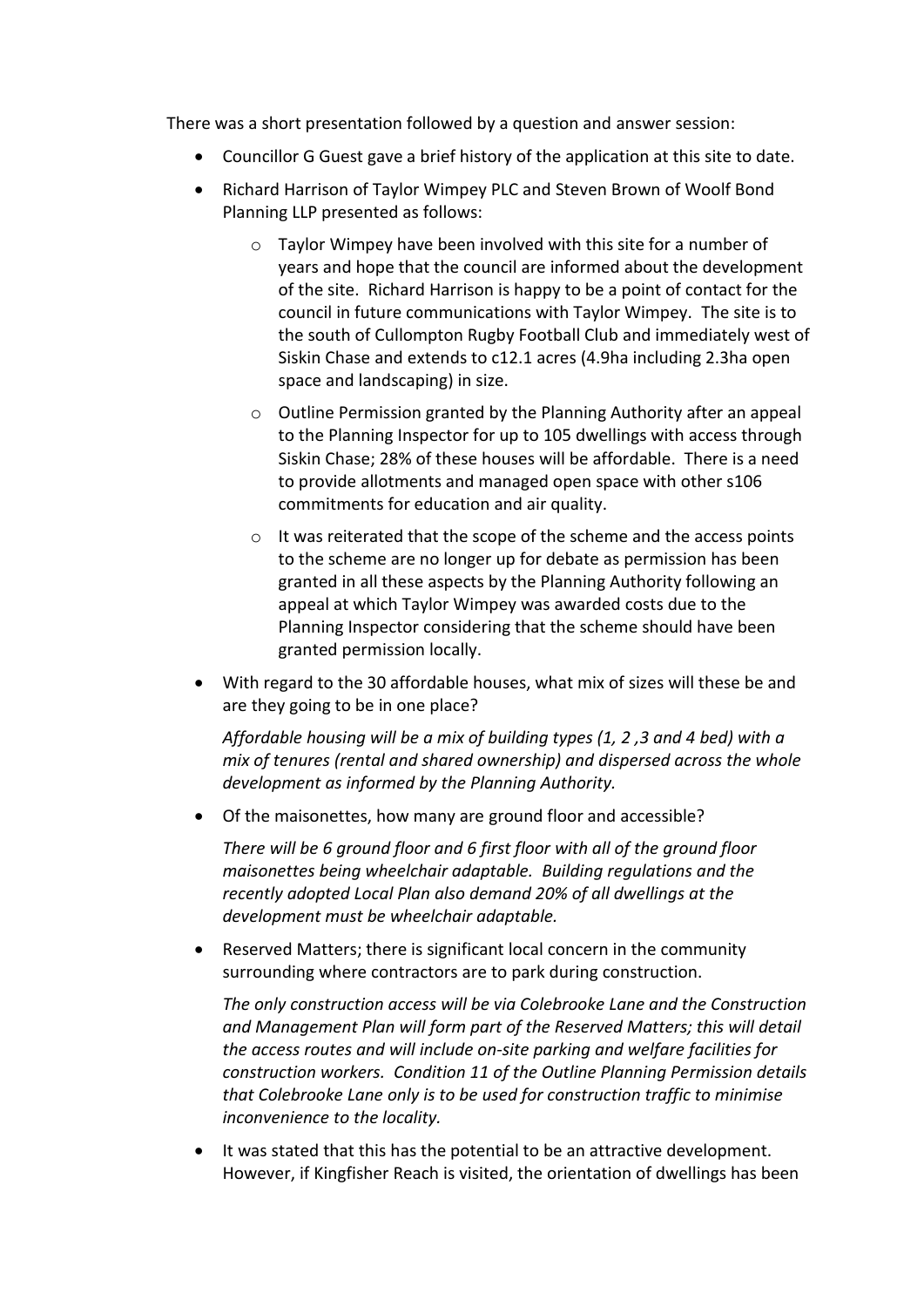skilfully designed to break up the development as a whole; in this proposal, it appears that there are too many houses of the same type and finish aligned similarly. This is not particularly attractive does not conform with the towns desire to be Dementia friendly.

*This was refuted by Taylor Wimpey, showing in their plans the different finishes applied to houses so that there is a wide variety of materials used throughout the scheme. These designs will be reviewed by the independent Design Review Panel. It was further stated that, whilst the design of any development is entirely subjective, the design of this development will be reviewed with criticism such as this in mind.*

 Looking at the designs, the render and paint finishes, could not there be, for example, a blue street and a green street to make the development more Dementia friendly.

*This design aspect was noted and will be considered.*

 If it looks more like Padbrook Park than Kingfisher Reach, this would be a positive in terms of design. In terms of the Construction Management Plan, all developers have one of these but, by experience, many contractors ignore this document at will. In addition, disabled friendly houses need to be more than just one-bedroomed as many disabled people do have families.

*21 of the 105 houses have to be wheelchair adaptable of which only 6 will be single-bedroomed and some of which will be in the affordable housing category. Taylor Wimpey are well aware of construction traffic adherence to a Construction Management Plan. However, there is always a Taylor Wimpey employee on site and it is this individual who will be the direct point of contact for all matters, including adherence to the Construction Management Plan. In addition, there are frequent meetings with stakeholders, including local residents and Cullompton Town Council, to communicate all matters surrounding the construction phase and, in terms of redress, there is a fine system available to Taylor Wimpey for sub-contractors who fail to comply with the Construction Management Plan. However, it is rare that measures such as fines are necessary.*

 Cullompton Town Council attended a meeting at Mid Devon District Council with regard to Kingfisher Reach and the planting of particular tree species as a means of managing water and enhancing the environment; developers tend to promise the earth but fail to deliver in terms of landscaping. Will Taylor Wimpey be planting trees and shrubs to enhance the area, particularly trees that will absorb plenty of water?

*Yes. Items for Reserved Matters will include a detailed planting scheme that will be open to consultation with Cullompton Town Council and, once approved, this plan will have to be undertaken. It is known that the lower part of the site does waterlog and this will be considered in the landscaping scheme.*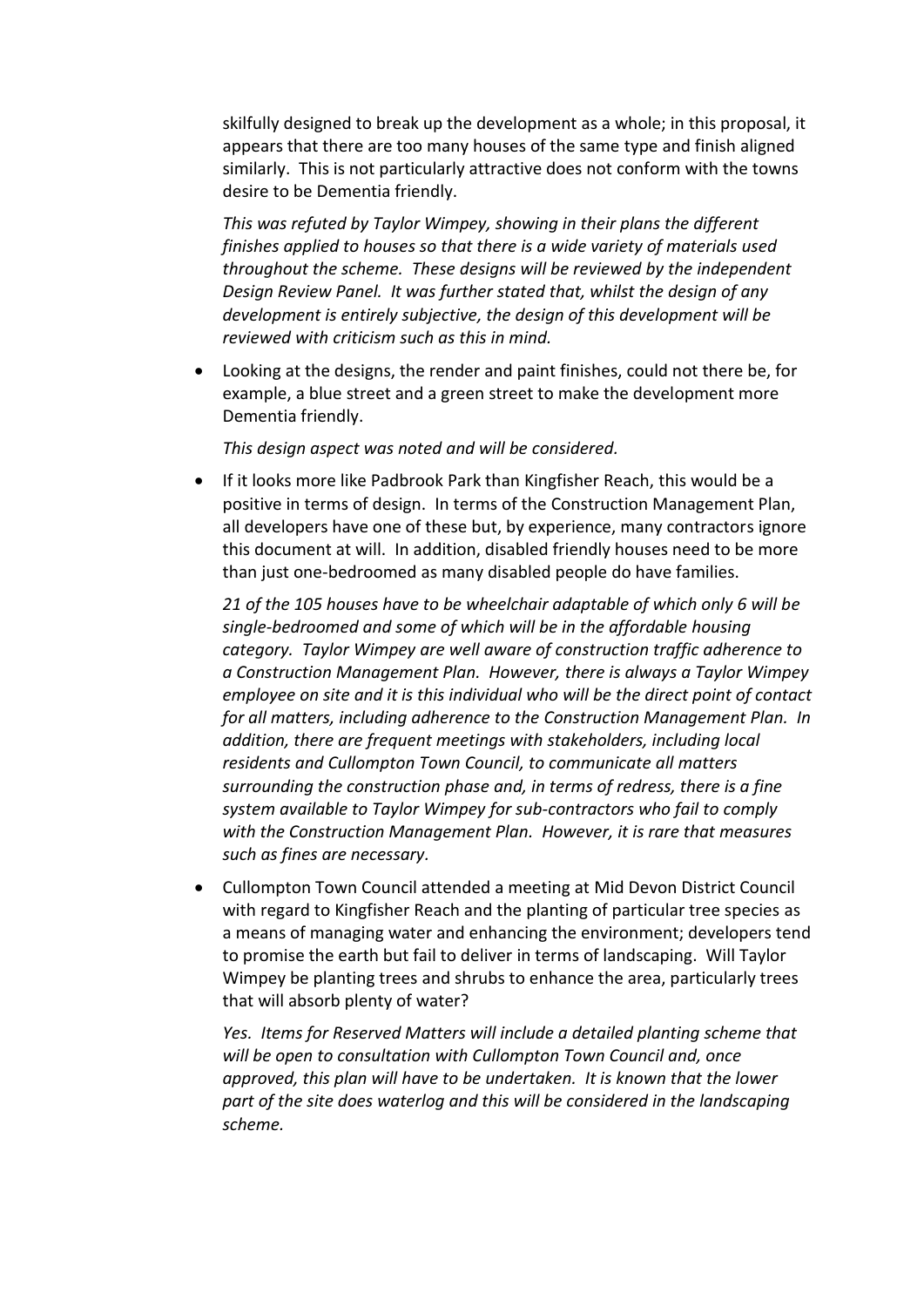When the play area is constructed, older children need to be considered; all too often, a play area suitable for toddlers is constructed but older children and teenagers are often ignored.

*This matter was noted.*

 There is concern that the pavements appear to have no separating curb and form part of the road surface.

*It is intended that main streets will have curbed pavements. In purely residential streets, there may be an opportunity to have more in the way of shared space.*

 There is some concern over road width; in one place the main road is approximately 5m wide with the mews area being narrower. Double parking takes place in, particularly, new developments and this significantly impacts on the available width of the roadway; Kingfisher Reach was cited as an example of the problems that are experienced.

*Road widths have been appraised and all roads in the development proposal have had tracked widths measured and Taylor Wimpey is convinced that, having been assessed by DCC Highways, the road widths will be sufficient.*

 The Neighbourhood Plan Policy HS01 was quoted and the parking requirements contained within it and it is considered that the proposed number of spaces quoted in the Design and Access Statement for this development proposal will be insufficient.

*Taylor Wimpey certainly have regard to this Neighbourhood Plan Policy and there will be 200 allocated off-road spaces as well as 31 garages and 16 visitor spaces. The Neighbourhood Plan calculates to 231 spaces and this has been met and is exceeded with the provision of visitor spaces. On further questioning, it was stated that the Examiner deleted the statement that garages do not count as parking spaces but further stated that garages would be of sufficient size to have a modern car parked into it as well as providing for some storage space.*

 Cullompton Town Council sees many applications to convert garages into ancillary accommodation, often with expansion above in order to accommodate the size of families that buy them.

*All of this development will accord with the required Housing Standards that describe the minimum space requirements for dwellings.*

 Flat Roofs above Porches. Are they acceptable given that they have a tendency to leak and last much less time than pitched and tiled roofs.

*Taylor Wimpey are happy with the quality and robustness of their flat roofs.*

Will there be some sort of retail outlet such as a corner shop?

*The outline permission does not provide for a retail outlet and there is no intention to provide such a facility at this development.*